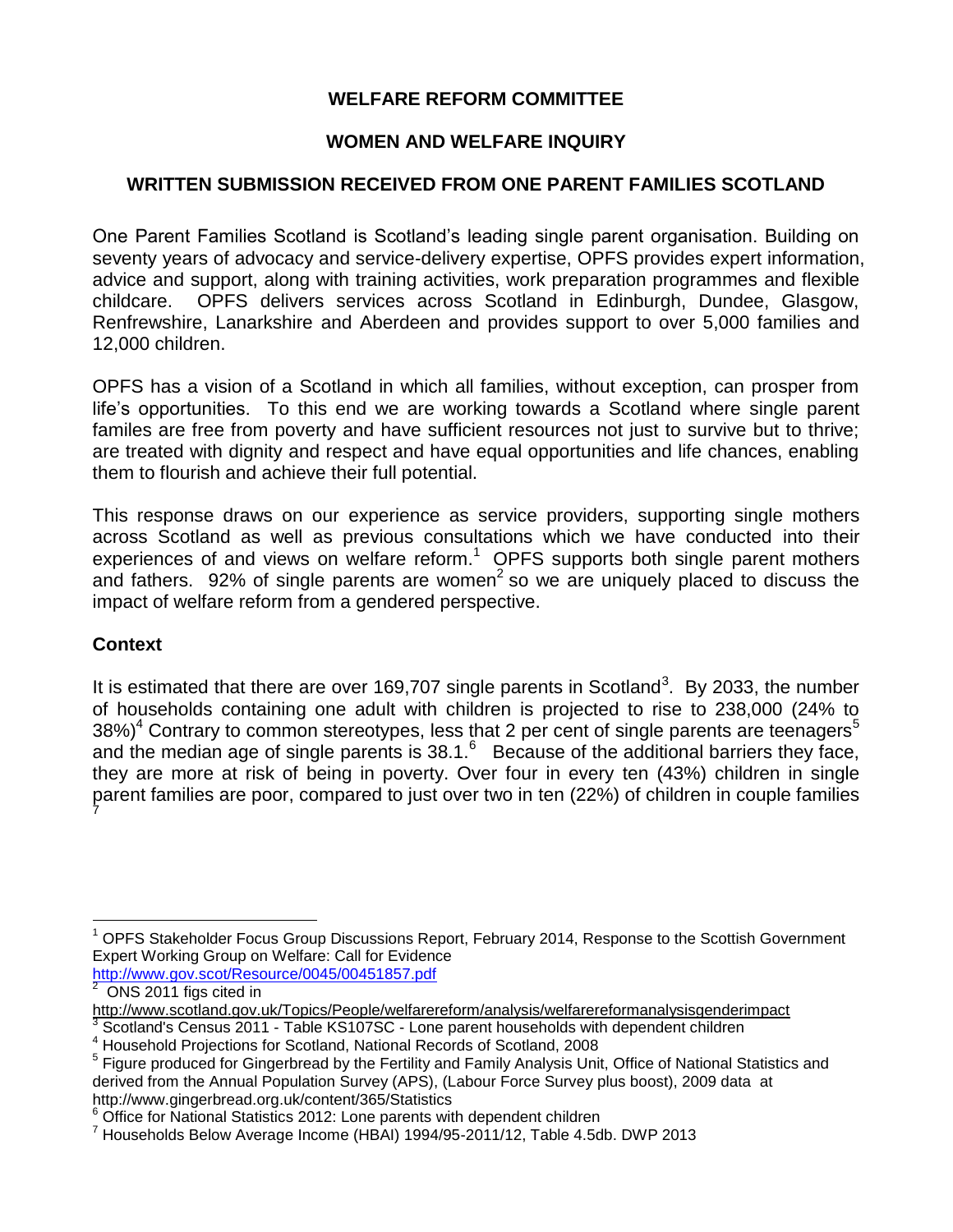## *Questions*

For the sake of clarity we have we have taken some of the questions together in a slightly different order.

*How has your (or your clients) experience with the benefit system changed in recent years since the introduction of the welfare reforms?*

*What is your (or your clients) experience of being on benefits or employment support?*

### *Are there any challenges involved in being in receipt of your (your clients) particular benefits?*

In this response, we focus in particular on the impact of income adequacy, sanctioning and the links between social security and employability services. Although these are not the only aspects of welfare reform which affect single mothers, for the sake of brevity we have restricted ourselves to issues which are of key importance, are specifically relevant to single mothers and which (to a greater or lesser extent) the Scottish government could take action on as a result of newly devolved powers. Although carers and disability benefits are of vital importance for many single mothers we have not considered these issues in detail here as there are other organisations whose focus is on disabled people and carers who will be addressing these issues. Rather, we have focused on issues which are specific to single mothers.

# **Benefit Adequacy**

 $\overline{a}$ 

Cuts to social security introduced by the Coalition Government since 2010 are having a profoundly negative impact on the lives of the many single mothers who are struggling on low incomes, whether in or out of work.. These include cuts to housing benefit, tax credits (including especially help with childcare costs), benefits associated with pregnancy, maternity, young children and child benefit. More generally, the switch from using the RPI to CPI index as a measure of inflation for annual uprating and the subsequent imposition of a 1% uprating cap for most benefits has had a very significant impact on the already very low levels of social security benefits.

Cuts to public spending on the benefits and taxation have predominantly been taken from women's incomes. According to analysis by The Women's Budget Group, since 2010, 74% of cuts to benefits, tax credits, pay and pensions have been taken from women. This rises to 81% in 2014-15 $8$ . An analysis of the gender impact of the welfare changes up to 2014-15 (excluding Universal Credit) found that women are set to lose more from welfare reform than men.<sup>9</sup> Significantly this difference is largely driven by the particularly large loss for single parents, with single mothers predicted to lose 8.5% and single fathers 7.5% of their net

<sup>&</sup>lt;sup>8</sup> The Impact on Women of Autumn Financial Statement 2012 and Welfare Benefits Up-rating Bill 2013 [http://wbg.org.uk/pdfs/WBG-AFS-2012-FINAL-%5B2%5D\(1\).pdf](http://wbg.org.uk/pdfs/WBG-AFS-2012-FINAL-%5B2%5D(1).pdf)

<sup>9</sup> (Institute of Fiscal Studies, 2011)Cited in SG Analysis - Gender Impact of the UK Welfare Reforms August 2013 pg 7<http://www.scotland.gov.uk/Resource/0043/00432337.pdf>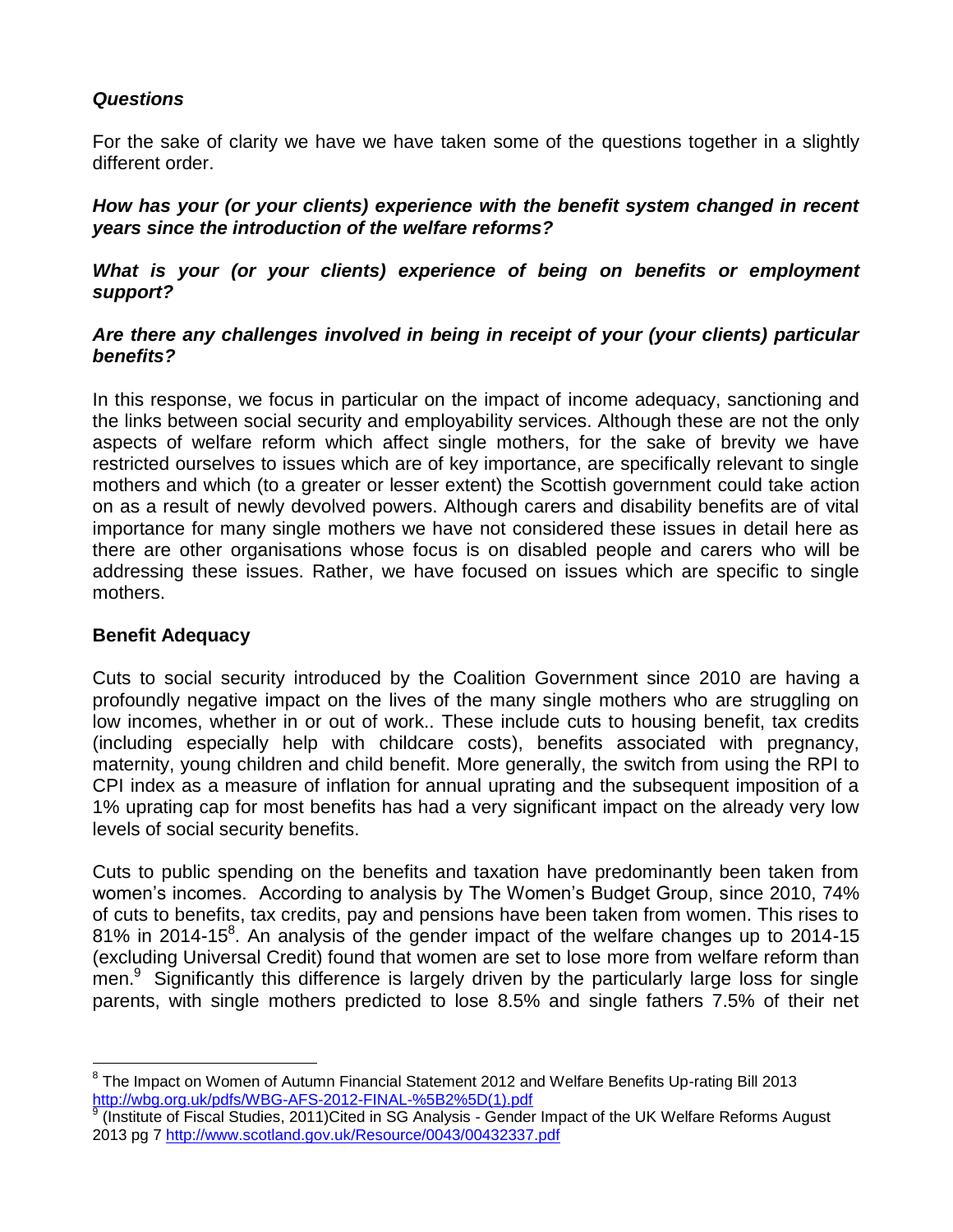income respectively.<sup>10</sup> The reality of living on inadequate social security income is graphically described by some of our service users:

*'I need to do without to give the kids what they need and this is affecting my mental health and in turn makes me not want to leave the house. I cry a lot when I'm on my own.'*

*'I was taken off DLA because the criteria has been changed and this had made a massive change to my life as I am epileptic and regularly take fits and have a young baby and live on my own. I still need help and support but nobody seems to care.'*

Joseph Rowntree Foundation's annually up rated Minimum Income Standards (MIS) set out the minimum needed to enable people to meet their needs with dignity. MIS research shows a single mother can now afford only 57 % of MIS, compared with 68 % in 2008. In 2013 a single mother with one child needed a weekly minimum income (before housing and childcare costs), of £269.13. Their benefit entitlement was £154.72 - 57% of that amount.  $11$ 

### **Conditionality and sanctions**

Although sanctions have long been part of the social security system, since October 2012, there has been a dramatic change in approach. Until relatively recently, single mothers were not to required to claim JSA (and therefore not subjected to the sanctions regime) until their youngest child was 16. However by 2012, the age of the youngest child, when a single parent must start to claim JSA, had been reduced to 5 years.

In addition, (more limited) sanctions can now also be imposed on single mothers claiming Income Support (when their children are as young as 1 year old), as well as mothers claiming Employment Support Allowance (ESA) due to ill heath and /or disability. An even more stringent regime is set to apply under Universal Credit in future. Both Work Programme providers and Job Centre staff refer people for sanctioning to the DWP.

The severity of sanctions in terms of the numbers of women affected, the amount of benefit lost and the length of time which they are imposed has dramatically increased.<sup>12</sup> For those claiming JSA the minimum period for which benefits can be suspended is now four weeks and the **maximum** three years. Single mothers can lose all of their individual benefit allowance, having a knock-on effect on their children – punishing mothers and children alike.

For single parents there are special rules, known as lone parent flexibilities, which apply. For example, a single mother with a child under 13 need only be available during their child's normal school hours. Whilst in theory these flexibilities ought to provide some protection against being unfairly sanctioned, in practice they are often completely ignored as described by some of our service users:

 $\overline{a}$  $10$  Cited in SG Analysis - Gender Impact of the UK Welfare Reforms August 2013 pg 8 <http://www.scotland.gov.uk/Resource/0043/00432337.pdf> 11

Joseph Rowntree Foundation A minimum income standard for the UK in 2014 <http://www.jrf.org.uk/sites/files/jrf/Minimum-income-standards-2014-FULL.pdf>

<sup>12</sup> See for example Webster, David (2014) 'JSA Sanctions and Disallowances', Evidence submitted to the House of Commons Work and Pensions Committee Inquiry into the Role of Jobcentre Plus in the reformed welfare system, Second Report of Session 2013-14, Vol. II, pp. Ev w90-w101. House of Commons, London at <http://eprints.gla.ac.uk/90147/>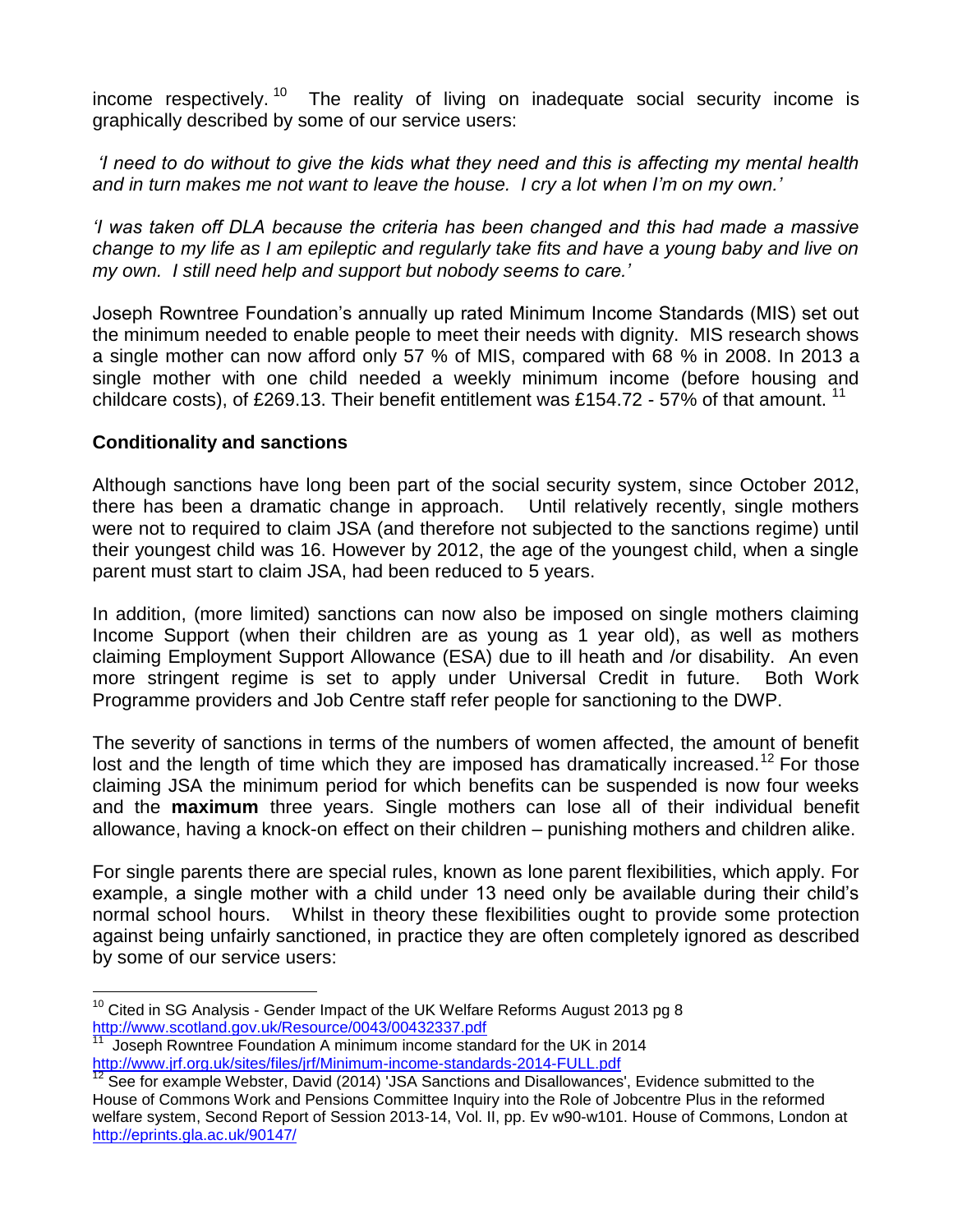*'They don't understand that you have responsibilities as a mum and just want you to take any job and threaten you with sanctions.'*

*'Over the summer holiday I went to sign on and because I brought my children in with me I*  was sanctioned as my advisor said on the form that I was not available for work. They didn't *even discuss it with me. It was their mistake and I ended up with no money.'* 

There is now a large amount of evidence which shows that sanctions are often applied in an arbitrary and unfair way, plunging families into severe poverty, with devastating effects on people's health and wellbeing.<sup>13</sup> These findings chime with our own experience; working with single mothers who are sanctioned or threatened with sanctions through no fault of their own.

Whilst most studies have looked at the impact of actual sanctions, few have considered the impact of the *threat* of sanctions on single parents and their children (and indeed others) in relation to the increased stress and ill health.

*'Every time I sign on at the Jobcentre I lie awake the whole night before worrying about whether or not I'll get sanctioned and how I'll cope. I never know whether I've done enough to avoid being sanctioned. I'm always phoning them to check.'*

Our experience is that the fear and threat of sanctions is sometimes forcing mothers into making decisions they would not choose to make as parents, in the best interests of their children.

In addition, the rise of a stigmatizing, disrespectful and even aggressive culture at Job Centers and Work Programme placements is a critical issue for single mothers and is a major cause of rising stress. This is borne out by research into the experiences of single parents in Glasgow which found that most, (though not all) single parents experiences of services provided by Jobcentre Plus were very negative indeed:<sup>14</sup>

# **The Work Programme and employability services**

We are fundamentally opposed to the use of forced destitution as a policy instrument. But even leaving this aside, there is little robust evidence that sanctions, as opposed to other approaches, are a good way to increase sustainable participation the labour market. For example, DWP research on the effects of benefit sanctions on single parents' behavior including moves into employment concluded that: "*The findings in this study, based on the* 

 $\overline{a}$ <sup>13</sup> See for example Punishing Poverty, Manchester; CAB; 2013:

[http://www.manchestercab.org/news\\_more.asp?news\\_id=19&current\\_id=1](http://www.manchestercab.org/news_more.asp?news_id=19¤t_id=1) ; Third sector and welfare on the frontline Scottish Council for Voluntary Organisations December 2014 [http://www.scvo.org.uk/wp](http://www.scvo.org.uk/wp-content/uploads/2014/12/SCVO-Welfare-Research-Report-FULL-REPORT-Dec-2014.pdf)[content/uploads/2014/12/SCVO-Welfare-Research-Report-FULL-REPORT-Dec-2014.pdf](http://www.scvo.org.uk/wp-content/uploads/2014/12/SCVO-Welfare-Research-Report-FULL-REPORT-Dec-2014.pdf)

 $14$  Dr Helen Graham and Prof Ronald McQuaid, Exploring the impacts of the UK government's welfare reforms on lone parents moving into work, May 2014

[http://www.gcph.co.uk/assets/0000/4283/Lone\\_parents\\_Full\\_Report\\_amended\\_Sept\\_2014.pdf](http://www.gcph.co.uk/assets/0000/4283/Lone_parents_Full_Report_amended_Sept_2014.pdf)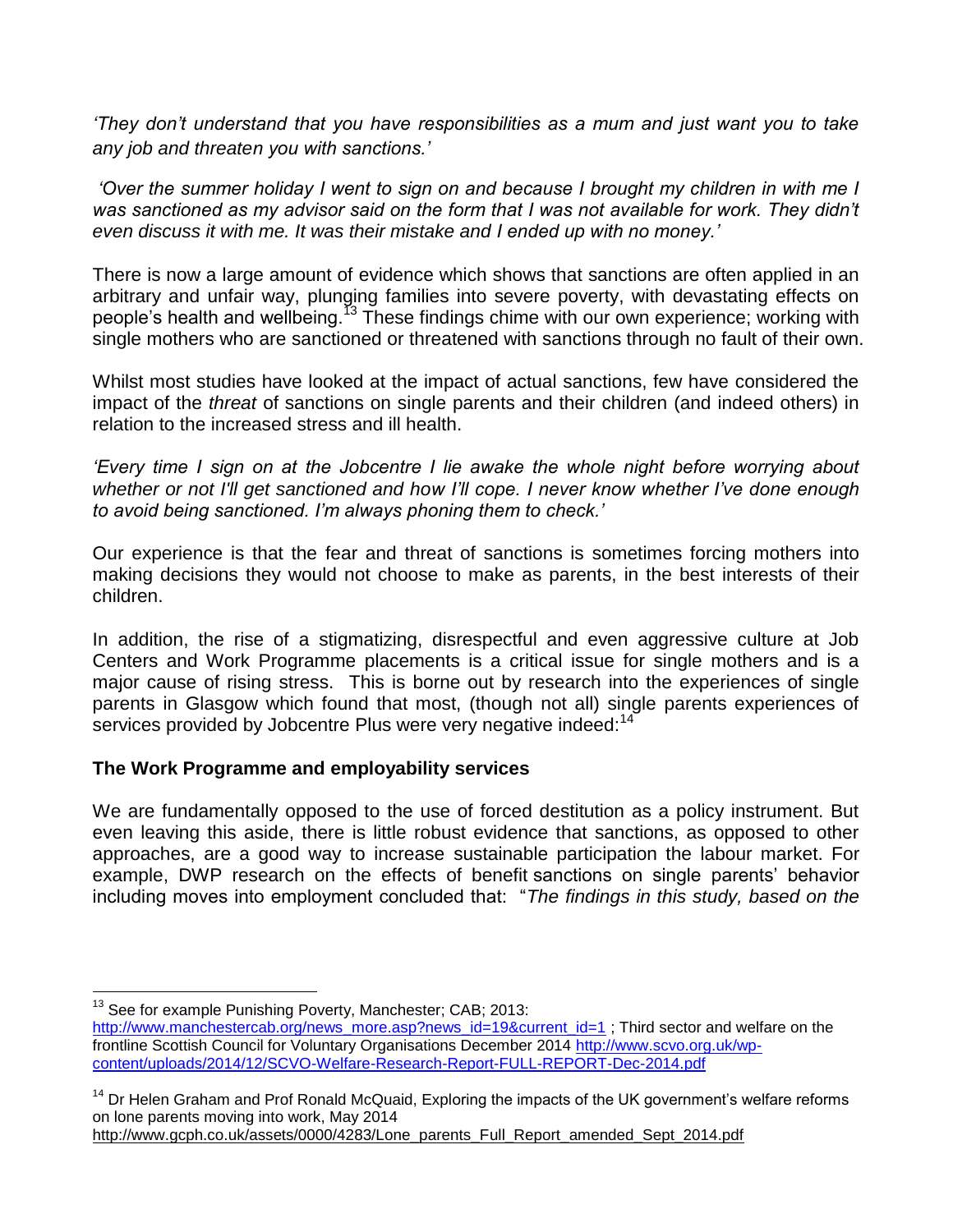*data gathered from both the lone parents and the Jobcentre Plus staff, suggest that imposing a sanction had only a negligible effect on customers' labour market decisions.*" <sup>15</sup>

The Work Programme, as currently designed, is insufficient to tackle the problems faced by lone parents wishing to move into paid work. Single parents tell us they want good, well resourced help and assistance with finding and moving into work. They tell us they would make use of services provided on a voluntary basis and do not need to be threatened with sanctions. Just one in 10 people have been helped back to work by the government's £5 billion Work Programme flagship scheme leading to accusations that the programme is "worse than doing nothing". In fact the UK Government missed every single one of its minimum targets and in nearly half the UK, the Work Programme is literally worse than doing nothing. <sup>16</sup>

### *What would be your priorities for change when certain benefits / elements of employment support are devolved to Scotland?*

*Do you have any suggestions of practical improvements that you would like to see when certain benefits / elements of employment support are under Scottish control?*

## **The Work Programme and employability services**

Under current proposals, the Work Programme, but not the Job Centre Plus is to be devolved. As they stand, the draft clauses set out in the UK Government's Command Paper<sup>17</sup> appear to devolve the Work Programme to the Scottish Government whilst maintaining the current sanctioning regime which underpins both referrals to, and the policing of the Work Programme by the DWP. It is difficult to see how such arrangements can be described as the devolution in any meaningful way.

To provide single mothers with the support and opportunities they need to help them access good quality, well paid employment we believe that the current regime ought to be replaced by an alternative, voluntary model. We already have good evidence about what works for single mothers in Scotland<sup>18</sup> and need to base policy on what we know works. Indeed Scotland has a proven track record of delivering successful voluntary welfare to work schemes delivered by voluntary sector / local authority partnerships such as " Working for Families", Big Lottery funded "Making it Work " programmes and the SCVO Community Jobs Programme.

16 See Public Accounts Committee - Twenty-First Report, The Work Programme [http://www.parliament.uk/business/committees/committees-a-z/commons-select/public-accounts](http://www.parliament.uk/business/committees/committees-a-z/commons-select/public-accounts-committee/news/work-programme-report/)[committee/news/work-programme-report/](http://www.parliament.uk/business/committees/committees-a-z/commons-select/public-accounts-committee/news/work-programme-report/) and

 $\overline{a}$ 

<sup>&</sup>lt;sup>15</sup> Department for Work and Pensions Research Report No 511, The effects of benefit sanctions on lone parents' employment decisions and moves into employment Vicki Goodwin Centre for Public Policy, University of Northumbria on behalf of the Department for Work and Pensions 2008 <http://lx.iriss.org.uk/sites/default/files/resources/rrep511.pdf>

[http://www.pcs.org.uk/en/news\\_and\\_events/pcs\\_comment/pcs\\_comment.cfm/work-programme-still-worse](http://www.pcs.org.uk/en/news_and_events/pcs_comment/pcs_comment.cfm/work-programme-still-worse-than-doing-nothing)[than-doing-nothing,](http://www.pcs.org.uk/en/news_and_events/pcs_comment/pcs_comment.cfm/work-programme-still-worse-than-doing-nothing)

Scotland in the United Kingdom: An enduring settlement

[https://www.gov.uk/government/uploads/system/uploads/attachment\\_data/file/397079/Scotland\\_EnduringSettle](https://www.gov.uk/government/uploads/system/uploads/attachment_data/file/397079/Scotland_EnduringSettlement_acc.pdf) [ment\\_acc.pdf](https://www.gov.uk/government/uploads/system/uploads/attachment_data/file/397079/Scotland_EnduringSettlement_acc.pdf)

 $18$  Evaluation of the Working for Families Fund (2004-2008); Napier University; 2009 <http://www.scotland.gov.uk/Resource/Doc/269769/0080320.pdf>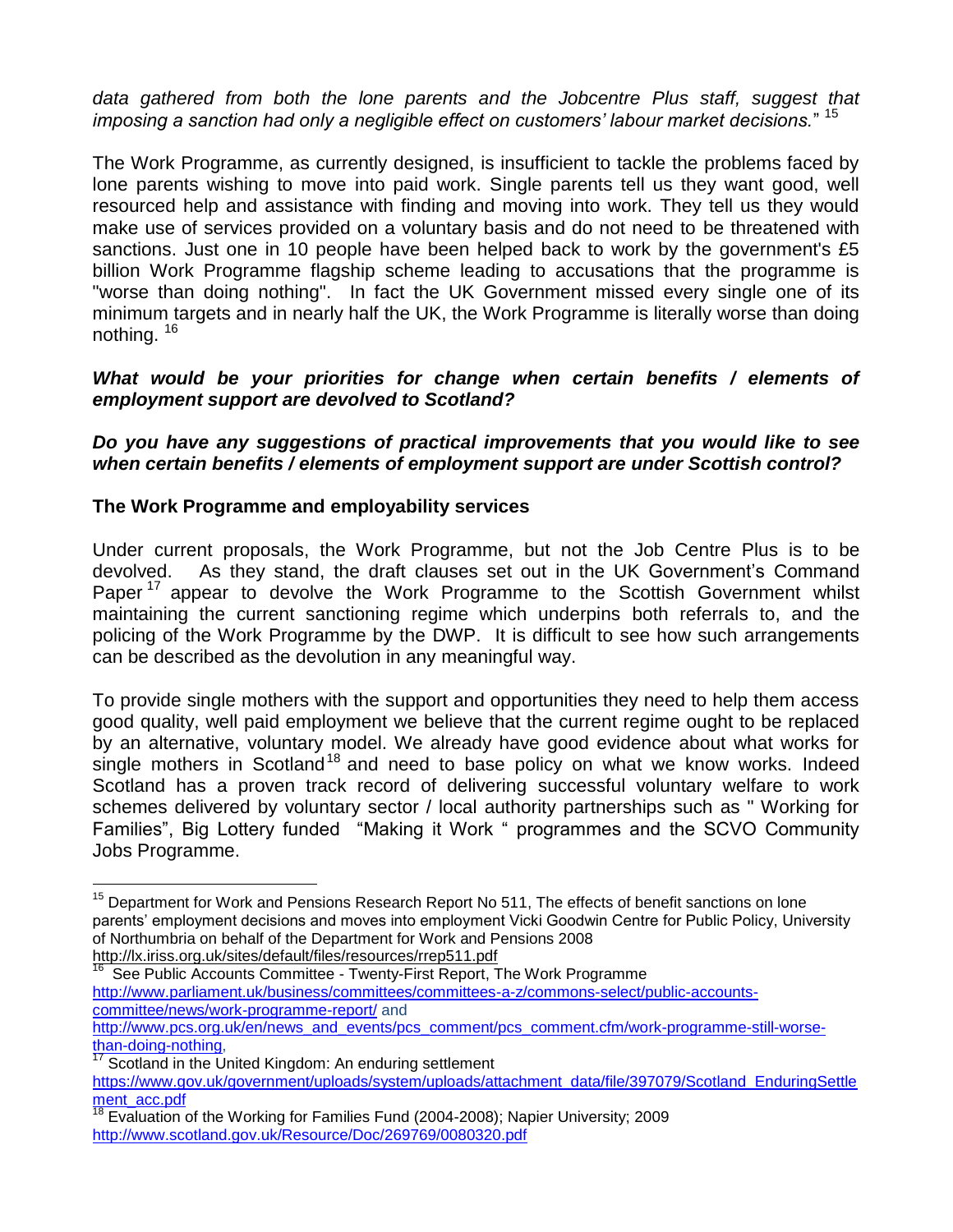Given that the final shape of devolution is not yet settled, we would urge the Scottish Government to seize every opportunity to continue to press for full devolution of the Work Programme so that we can develop an alternative which will support and empower single mothers here in Scotland.

However, notwithstanding the outcome of the negotiations about the detail of devolution, there is more that could be done to challenge the imposition of sanctions on single mothers and others, whether as result of Job Centre Plus or Work Programme provider's referrals regardless of where powers lie.

Action could be taken to promote and develop a Scottish good practice approach to any sanctioning regime. This could be promoted and developed by the Scottish Government. At a local level, it could be customised and implemented by local authorities and others concerned with the tackling poverty and inequalities, alongside Jobcentre Plus and Work Programme providers. It could provide guidance and support to management and all staff about need to take the following guidance, legislation and treaties (as appropriate) into consideration in relation to making any referral for sanctioning.

Firstly there should be a rigorous application of the appropriate guidance and legislation covering the lone parent flexibilities discussed above. If even these minimal protections were properly adhered to, many fewer single mothers would be sanctioned or threatened with them.

Secondly, the UK is signatory to a number of international treaties that guarantee social and economic rights. For example, the International Covenant on Economic, Social and Cultural Rights (ICESCR) which guarantees the right to an adequate standard of living including adequate food, clothing and housing (Article 11 (1)), the fundamental right of everyone to be free from hunger, (Article 11(2)) and the right to social security (Article 9).<sup>19</sup> Other relevant protections include the United Nations Convention on the Rights of the Child  $(UNERC)^{20}$  which quarantees children the right to a standard of living adequate for the child's development (Article 27) and the right to benefit from social security (Article 26). These are just two examples.

There is mounting evidence that the UK Government's welfare reform programme is in breach of these treaties. For example, the ICESCR monitor has severely criticised the UK government for failure to meet the fundamental right to food as set out in article 3. Amongst the causes of increased hunger in the UK, it identifies the Coalitions welfare reforms, including sanctions. <sup>21</sup>

We believe that our social security system should prevent poverty, treat people with dignity and respect and support everyone to flourish.<sup>22</sup> Therefore a human rights approach must be

 $\overline{a}$ 

 $22$  OPFS is member of the Scottish Campaign on Welfare Reform <http://www.cpag.org.uk/sites/default/files/SCoWR%20manifesto%202013.pdf>

<sup>&</sup>lt;sup>19</sup> International Covenant on Economic, Social and Cultural Rights <http://www.ohchr.org/EN/ProfessionalInterest/Pages/CESCR.aspx>

<sup>&</sup>lt;sup>20</sup> [http://www.unicef.org/crc/files/Rights\\_overview.pdf](http://www.unicef.org/crc/files/Rights_overview.pdf) summary fact sheet of UNCRC

<sup>&</sup>lt;sup>21</sup> Just Fair, Going Hungry? The Human Right to Food in the UK (London, Just Fair, 2014) [http://www.barrowcadbury.org.uk/wp-content/uploads/2014/04/Going-Hungry-Human-Right-to-Food-REPORT-](http://www.barrowcadbury.org.uk/wp-content/uploads/2014/04/Going-Hungry-Human-Right-to-Food-REPORT-FINAL-.pdf)[FINAL-.pdf](http://www.barrowcadbury.org.uk/wp-content/uploads/2014/04/Going-Hungry-Human-Right-to-Food-REPORT-FINAL-.pdf)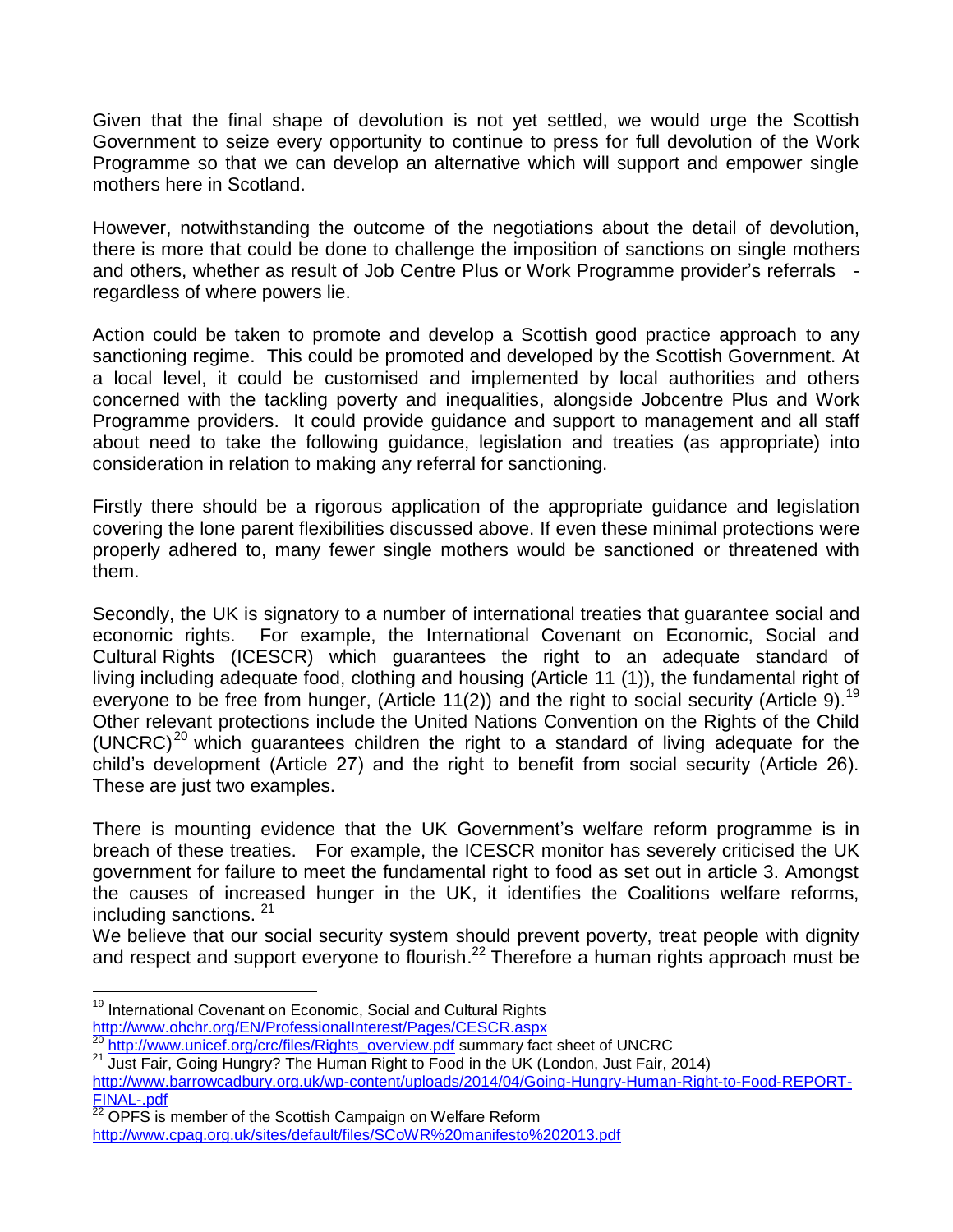incorporated into both the design and delivery of social security and services. Monitoring design and outcomes of services against a human rights based approach is an important tool to hold governments and service providers alike to account.

## **Benefit Adequacy**

 $\overline{a}$ 

The Smith Commission proposed new devolved welfare powers across a number of areas including disability and carers benefits, administrative powers over aspects of UC delivery, the creation of new benefits in devolved areas and the topping up of reserved benefits. In contrast, the draft clauses appear to severely restrict these proposals in various ways<sup>23</sup>.

As described earlier, because of the way welfare cuts have been structured they have profoundly increased gender inequality. Single mothers have been hit especially hard by this. It is essential therefore that the Scottish Government does everything in its powers to reverse these changes. In terms of prioritising how this might be done practically, in relation to the powers which are under discussion, powers to top up UK Government benefit entitlements would potentially be very useful. This is because the huge losses incurred through the cumulative affect of inadequate up rating year on year, has a devastating impact on the value of benefits as whole. It also locks cuts into the future on an ongoing basis. Ability to top up benefits could reverse this by, for example, restoring RPI as a measure of uprating in the first instance. There are of course challenges in how such an arrangement could be implemented but they are not insurmountable if resources were committed to it. However it would seem that the draft clauses restrict topping up powers to housing costs only so that the rate of entitlement within UC could be set (alongside the powers to remove the bedroom tax provisions).

In addition, it might be possible to look at using the provisions for the creation of new benefits in a creative way in order supplement women's and single mother's incomes, though the areas where these can be created are now further constrained. The devolution of disability and carers benefits could also offer opportunities to look at adequacy (as well as eligibility) though again these have been severely constrained by the wording of the relevant clauses.

Overarching issues which are likely to limit the Scottish Government's ability to tackle below poverty level benefit entitlements include the "no detriment" clause. This would give the UK the right to claw back monies if variations in expenditure in Scotland were deemed to be detrimental to the UK budget. A related but separate issue is the AME (annually managed expenditure) ceiling on UK welfare expenditure, which in our view severely undermines the key principles of social security. Any negotiations would need to resolve both these issues in order to enable the Scottish Government to take a significantly different approach to the UK.

Although the extent of devolution remains uncertain, what is certain is that the Scottish Government will have substantial addition new powers over the shape of social security in Scotland. Given the unequal impact of welfare reform on women it is crucial that these

 $^{23}$  SPICe Briefing Further Devolution for Scotland: The Draft Clauses [http://www.scottish.parliament.uk/ResearchBriefingsAndFactsheets/S4/SB\\_15-](http://www.scottish.parliament.uk/ResearchBriefingsAndFactsheets/S4/SB_15-16_Further_Devolution_for_Scotland-_The_Draft_Clauses.pdf) [16\\_Further\\_Devolution\\_for\\_Scotland-\\_The\\_Draft\\_Clauses.pdf](http://www.scottish.parliament.uk/ResearchBriefingsAndFactsheets/S4/SB_15-16_Further_Devolution_for_Scotland-_The_Draft_Clauses.pdf)